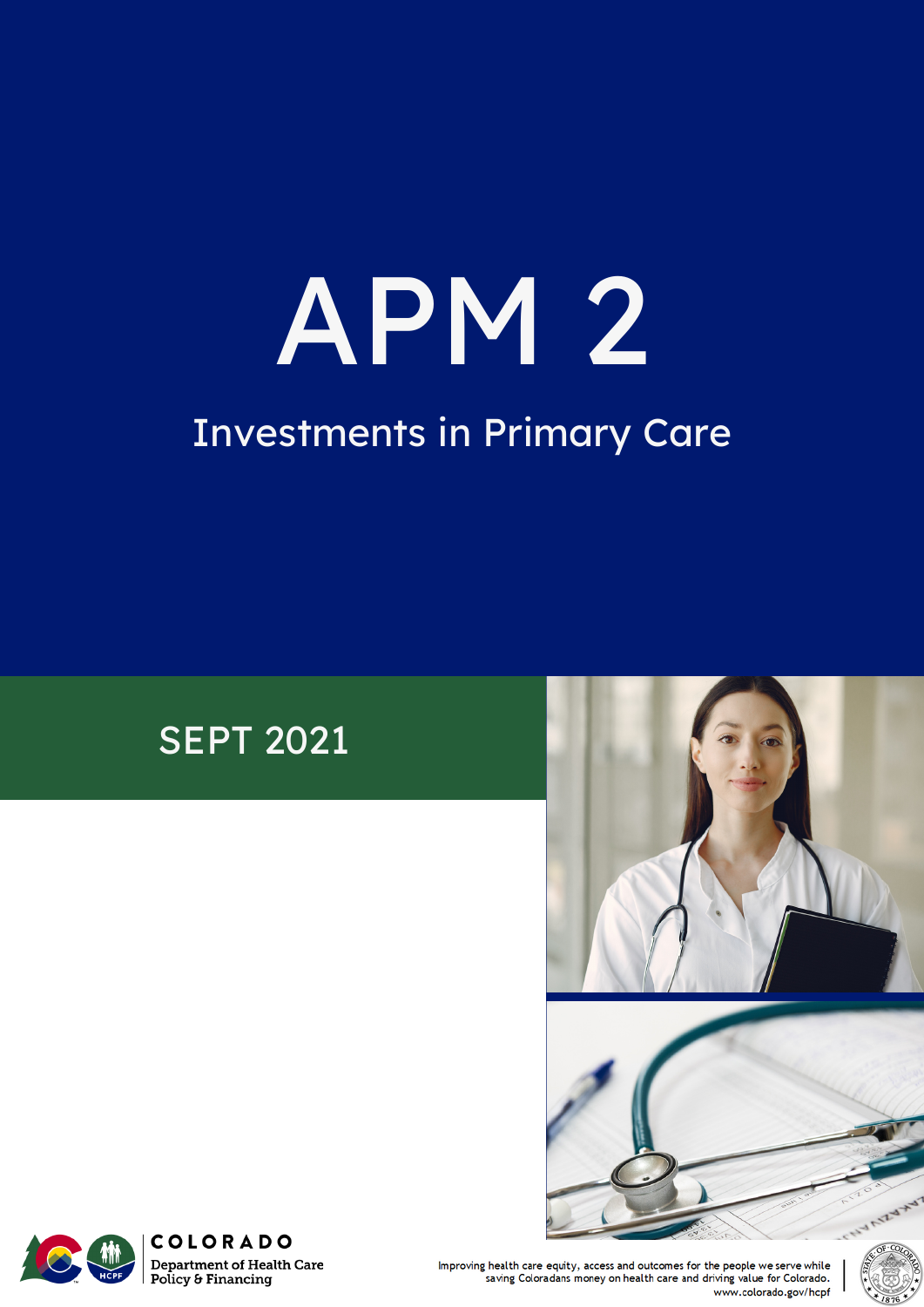# Value-Based Payments for Primary Care and Chronic Care Management

## Model Design

This model is designed to **improve member outcomes** and **reduce health disparities** by creating stable investments in primary care. This model was designed with input from **Health First Colorado members, advocates, and providers.**



#### Details Details

- Participating practices may select **between 10 - 100%** of their revenue to be received as Per Member Per Month. **The remainder will be billed as fee-for-service** for a modified APM code set
- Payment benchmarks are based on **8 quarters** of practices' historical claims**\***
- Practices who elect 100% Per Member Per Month payments must shadow bill to ensure service delivery

#### **Objective**

Provide **stable revenue** for practices and allow investments in means of care that are not currently being rewarded (i.e., outreach and care coordination). **Continued fee-for-service payments** reflect actual visit volumes.

- **Upside-only** payments to practices to incentivize chronic care management
- Savings will be **shared 50/50** between practices and the state
- Cost thresholds will be calculated using the average cost for 13 qualifying conditions (*see Figure 1*) over the two previous years

#### **Objective**

Allow for practices to **share in the cost savings** deriving from **enhanced chronic care management.**

**\*Risk adjustment is unnecessary because rates are set using providerspecific data, and therefore account for variation of risk among providers. A statewide average will be used if a provider is not currently a primary care medical provider (PCMP).**



**COLORADO Department of Health Care** Policy & Financing

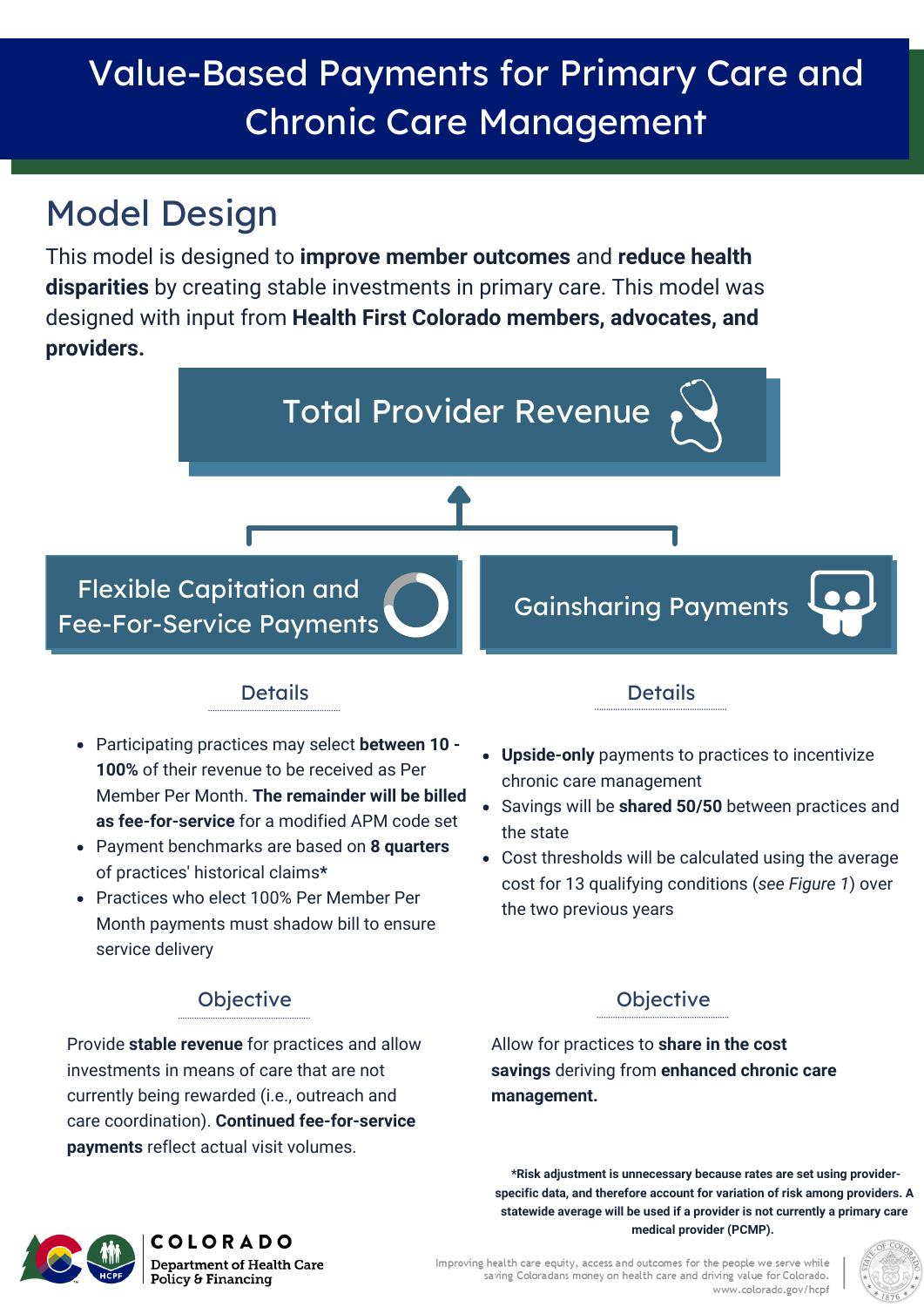# Qualifying Chronic Conditions

These conditions were determined to be **major cost drivers** for the state while being amenable to primary care intervention. Members must have **one or more** of the following conditions to be evaluated under the gainsharing arrangement:

- Asthma
- Coronary Artery Disease
- Hypertension
- Gastro-Esophageal Reflux Disease (GERD)
- Chronic Obstructive Pulmonary Disease (COPD)
- Crohn's Disease
- Ulcerative Colitis
- Lower Back Pain
- Osteoarthritis
- Diabetes
- Trauma & Stressors Disorders
- Heart Failure
- Arrhythmia / Heart Block

### Attribution Methodology

All full-benefit Health First Colorado beneficiaries who are enrolled in the Accountable Care Collaborative and are attributed to a participating Primary Care Medical Provider (PCMP)**\***, **except the following**:

- Members who are geographically attributed to a participating provider
- Members who are dually enrolled in Medicare and Medicaid
- Members enrolled in the Program for All-Inclusive Care for the Elderly (PACE)

Every month, the Department will generate non-Federally Qualified Health Center PCMP attribution to be made available to the participating PCMPs. Per Member Per Month payments to the participating practices will be adjusted based on attribution numbers.

> **\* Primary Care Medical Providers are identified as a billing entity that participates within the Accountable Care Collaborative program in Colorado.**



**COLORADO Department of Health Care** Policy & Financing

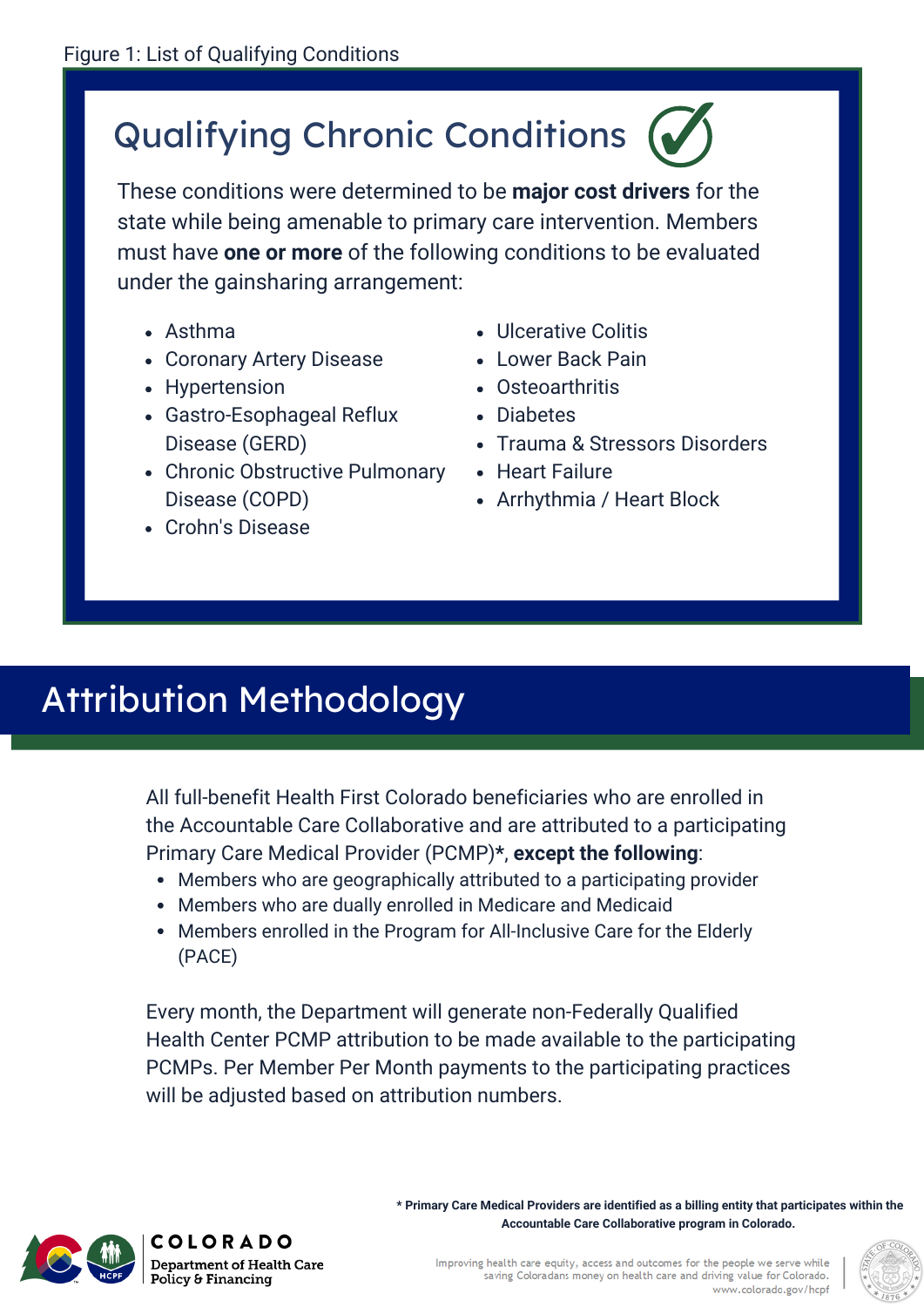#### Reconciliation

To ensure that quality care is maintained, the Department will evaluate quality metrics for each participating PCMP. If a participating practice:



**Note:** Data used for reconciliation will be actual member attribution data and claims data for services within the modified APM code set for attributed members for the program year being reconciled.





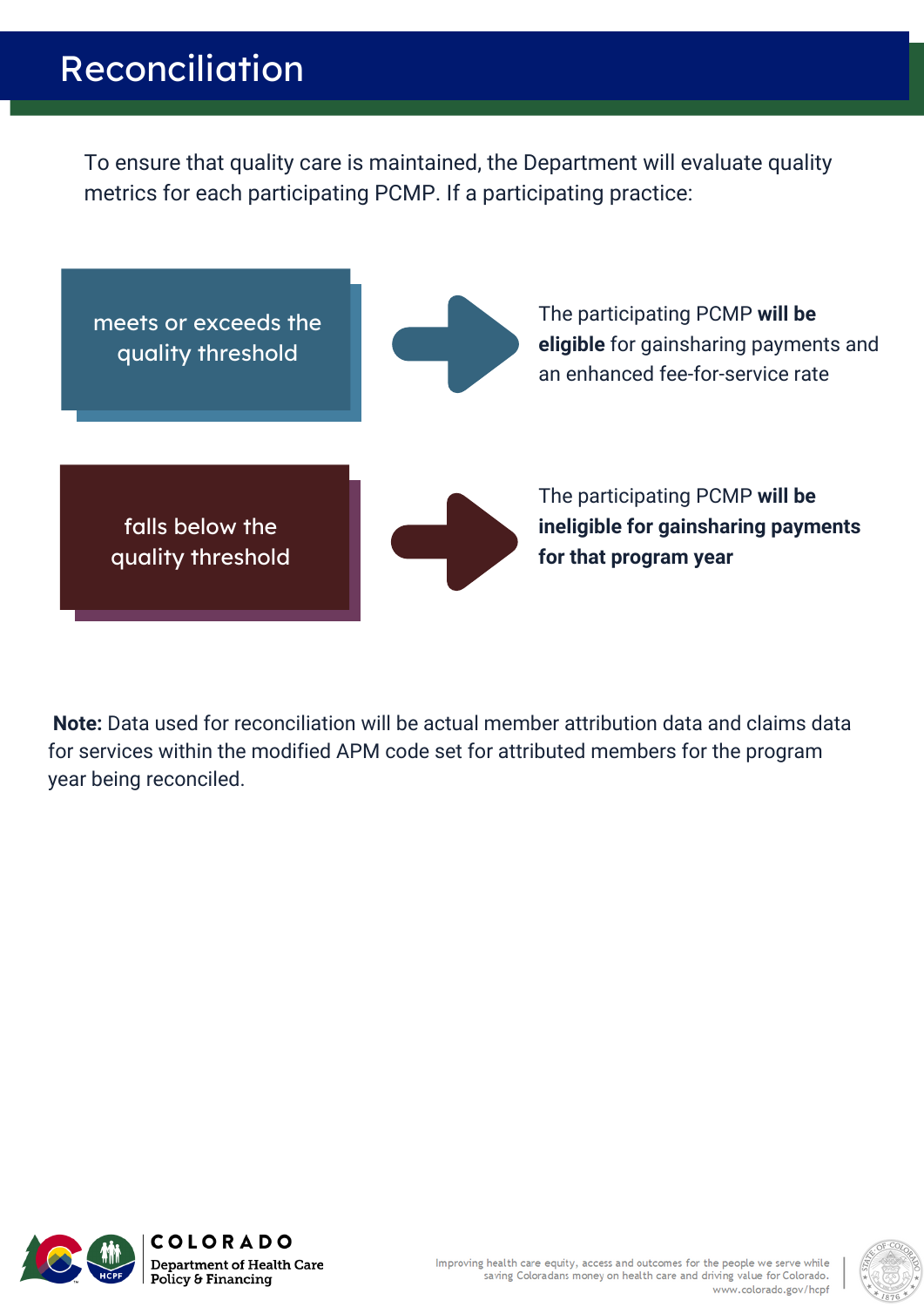Thresholds are the prospective targets for the incentive payments. The Department's actuary will calculate each PCMP's threshold by using two years' worth of claims to determine historical episode performance, or a statewide average if that is not available. Each year the Department will add the next fiscal year data and will calculate the thresholds based on the previous two years of data. Outliers above the 95th percentile will be removed from the threshold calculations.



The Acceptable Threshold is set at the average historical cost-per-episode with a trend applied by the actuary after all calculation exclusions.

The Commendable Threshold is set below the historical average cost-perepisode and has a minimum savings rate built into it. The Department included a minimum savings rate to ensure PCMPs are performing clinical interventions to reduce the condition cost of care rather than earning savings based on chance.



**COLORADO Department of Health Care** Policy & Financing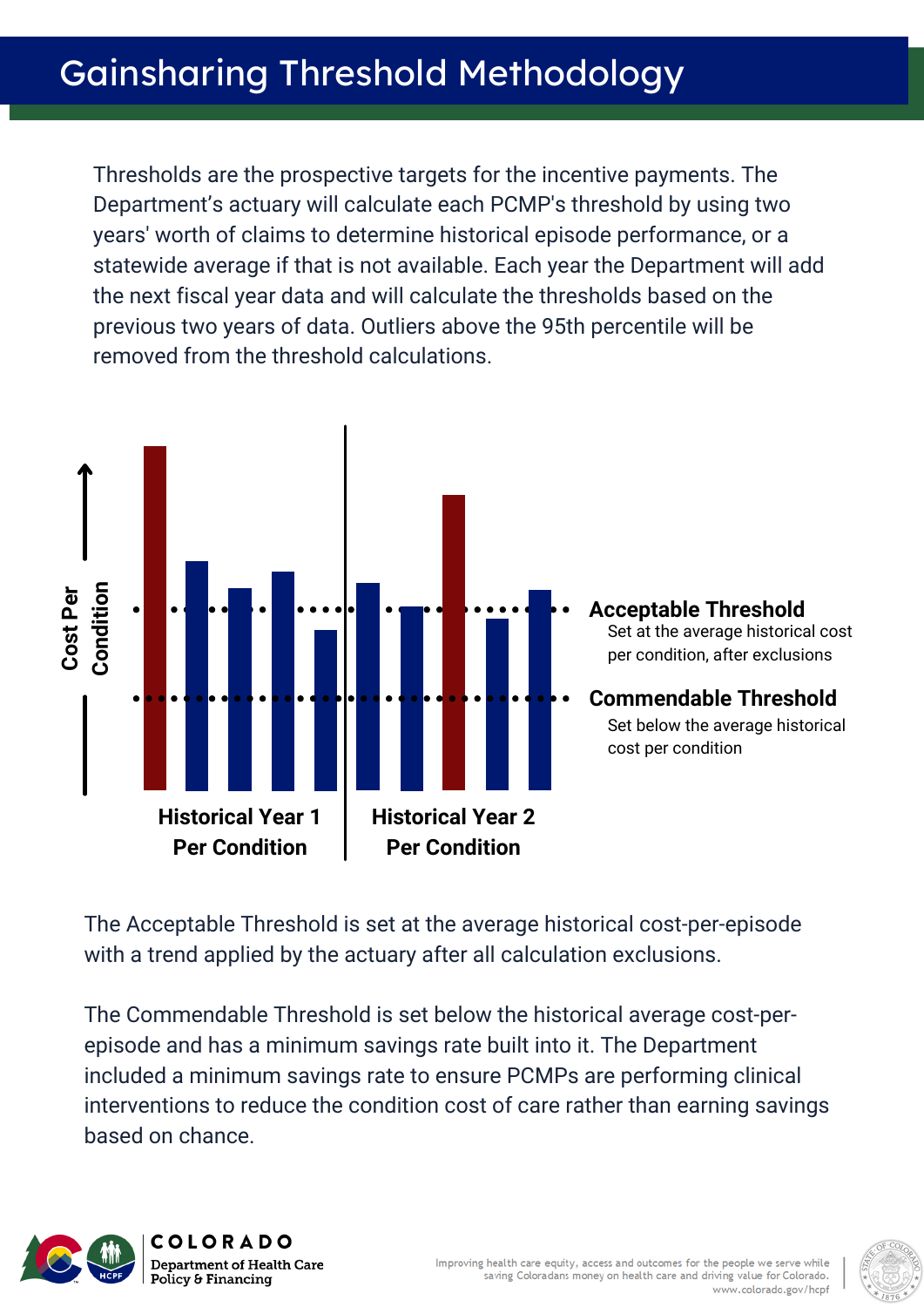The following timeline\* provides guidance to practices for enrollment. Reconciliation will begin on 03/01 each year starting in 2023.



Practices may notify the Department that they wish to be unenrolled from the program at any time. This will occur as quickly as practical after that notification.

\*Please note that these dates are subject to change as a result of CMS decision-making as well as actuarial determinations that are outside the Department's control. Any changes will be communicated to interested practices in a timely manner.



**COLORADO Department of Health Care** Policy & Financing

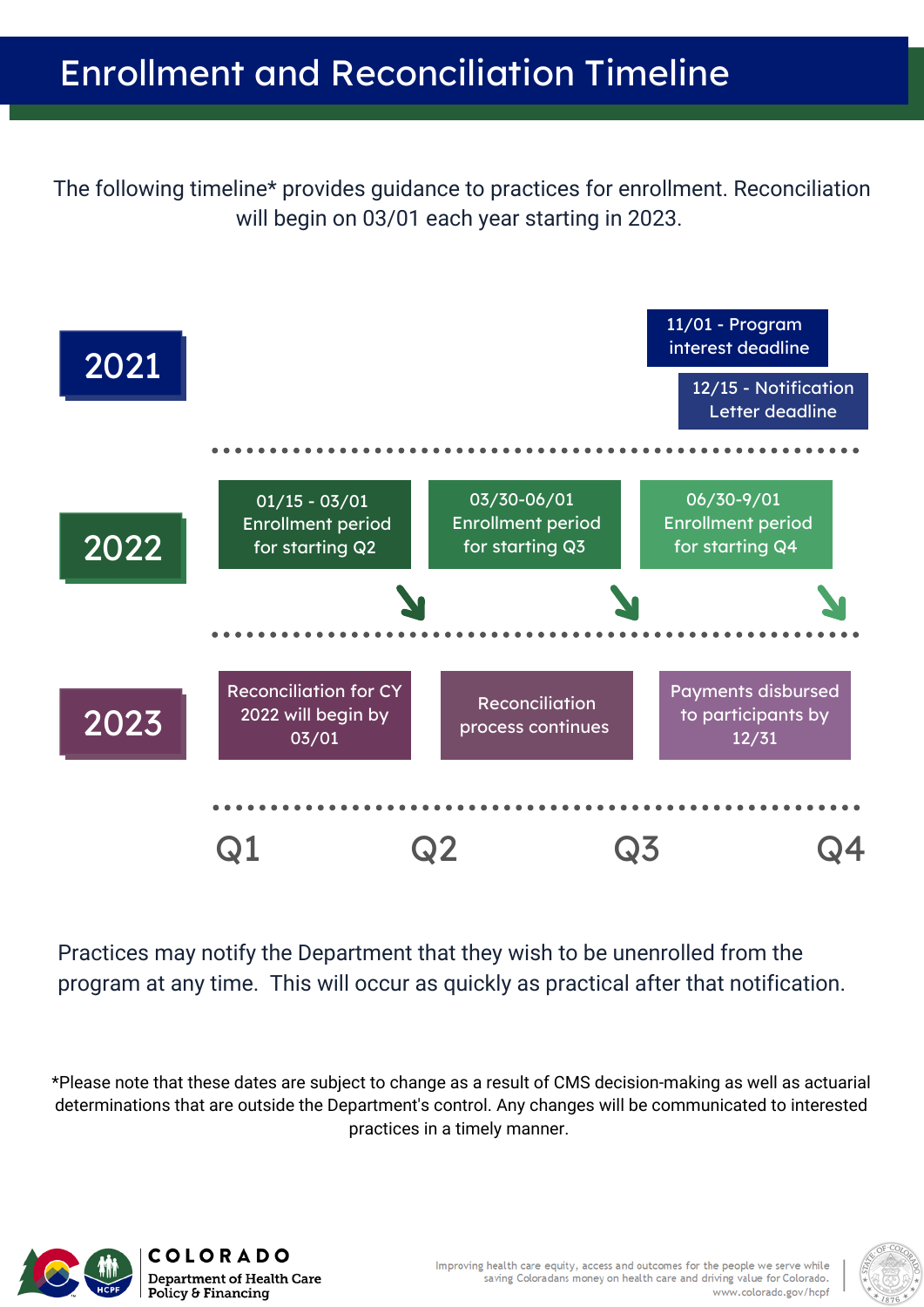#### Frequently Asked Questions

#### As a practice, how do I enroll?

A practice that elects to participate will receive a Notification Letter from the Department of Health Care Policy & Financing that states the specific qualifications for that practice's participation. The Notification Letter contains the following:

- **Discount Percentage -** The percentage reduction in reimbursement to the Health First Colorado fee schedule, proposed by the participating PCMP
- **Gainsharing Threshold** Estimated costs of delivering chronic care management, calculated using historical data
- **Partial PMPM Fee**  A fixed payment to practices based on historical data from their qualifying members
- **Reduced Fee Schedule Percentage**  Practice-selected reduction that is converted to PMPM payments (10-100%)
- **Quality Threshold targets** Minimum quality score that must be achieved that allows the participating PCMP to earn gainsharing payments, based on historical claims data

#### **Enrollment Steps:**

- 1.Interested practices submit form (to be sent out at later date), expressing their intent to participate in the program
- 2.Notification Letter is generated by the Department and sent to the practice
- 3.Practice enrolls by formally accepting the provider-specific terms of the APM 2 found in the Notification Letter
	- a.If a practice disputes those terms, they are invited to meet with HCPF staff to review the methodology and reconcile any issues

### Is this program mandatory for all PCMPs?

No, this program is **voluntary** for all practices. The program has been designed to provide practices with stable, reliable payments.



**COLORADO Department of Health Care** Policy & Financing